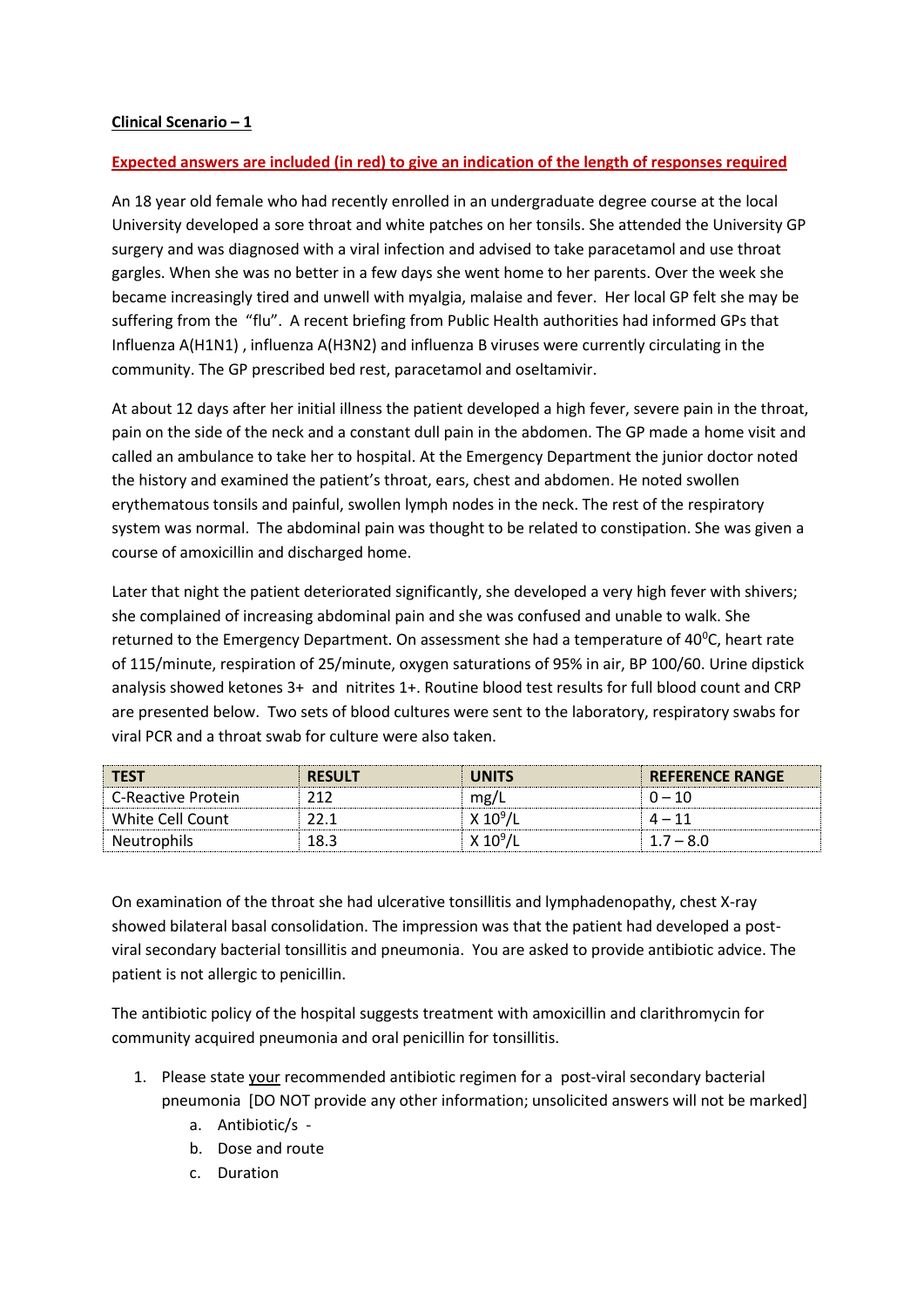## **A combination that covers** *S pneumoniae* **and** *S aureus*

 Benzyl penicillin 1.2 g IV QDS+ Flucloxacillin 1gIV or Amoxicillin 1g IV QDS + Flucloxacillin 1gIV

OR

- Coamoxiclav 1.2 g IV TDS
- OR
- Ceftriaxone 1g IV OD

## **Duration:** 2 weeks for pneumonia

Review at the end of one week, IV to oral switch if significantly clinically better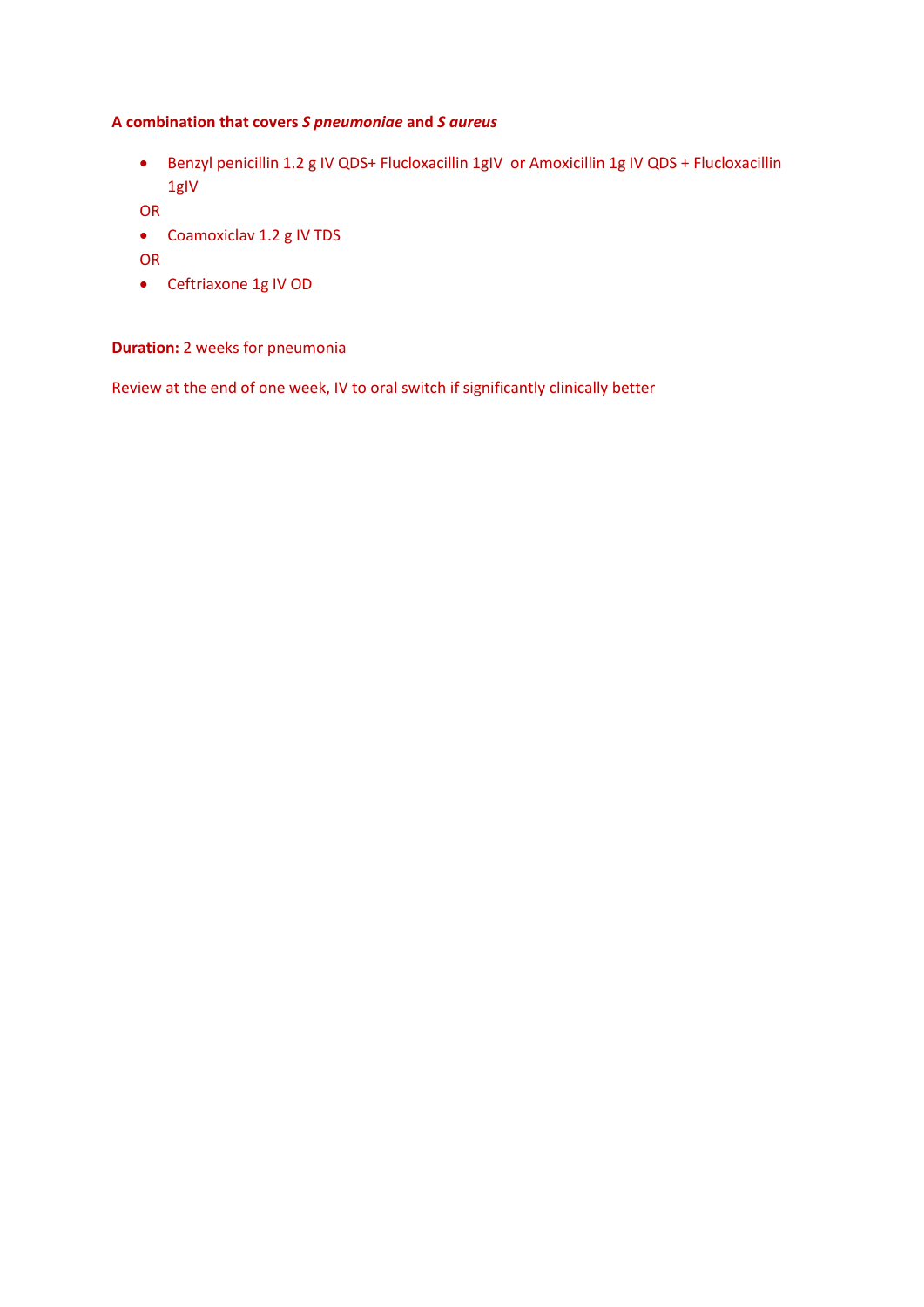- 48 hours later the patient developed respiratory distress and could not maintain her oxygen saturations – she was transferred to ICU. She was on non-invasive ventilation; she also had central venous vascular access and an arterial line. Chest CT showed cavitating lesions in both lung fields suggestive of abscess formation. Blood cultures showed evidence of Gram negative bacilli in the anaerobic bottle.
- After an initial transient improvement on the above chosen antibiotic therapy she suffered a recurrence of fever with spiking temperatures up to 39°C and an upward trend in CRP. She complained of increasing abdominal and hip pain and continuing pain in her throat and neck.
- She underwent a CT scan of her chest, abdomen and pelvis with contrast which showed
	- o Pleural effusion with multiple lung abscesses
	- o Collection in the right hip joint with gas in the femoral medullary cavity
- Having noted the blood culture result of a possible but unconfirmed bacteroides and in light of the continuing deterioration despite broad spectrum antibiotics and surgical washout of the hip joint, the Microbiologist requested an ultrasound investigation of the major vessels for development of clots.
- Report of Ultrasound neck: lumen of the left internal jugular vein progressively narrowed by mural thrombus, until it is completely occluded at the level of the thyroid gland. It is pitted below this just prior to the confluence with the left subclavian vein.
- Later a total body MRI report confirmed: left internal jugular vein thrombus, left pleural effusion with multiple bilateral lung abscesses, extensive infective changes in left hip, osteomyelitis left proximal femur, two adductor muscle abscesses close to symphysis pubis
- 2. You are the microbiologist consulting on this case.
	- a. What is the likely identity of the anaerobic Gram negative bacillus in blood culture

Genus and species

*Fusobacterium necrophorum*

b. What is your diagnosis

Lemierre's Disease

c. Name three clinical characteristics in support of your diagnosis

Ulcerative tonsillitis Internal jugular vein thrombosis Metastatic abscesses